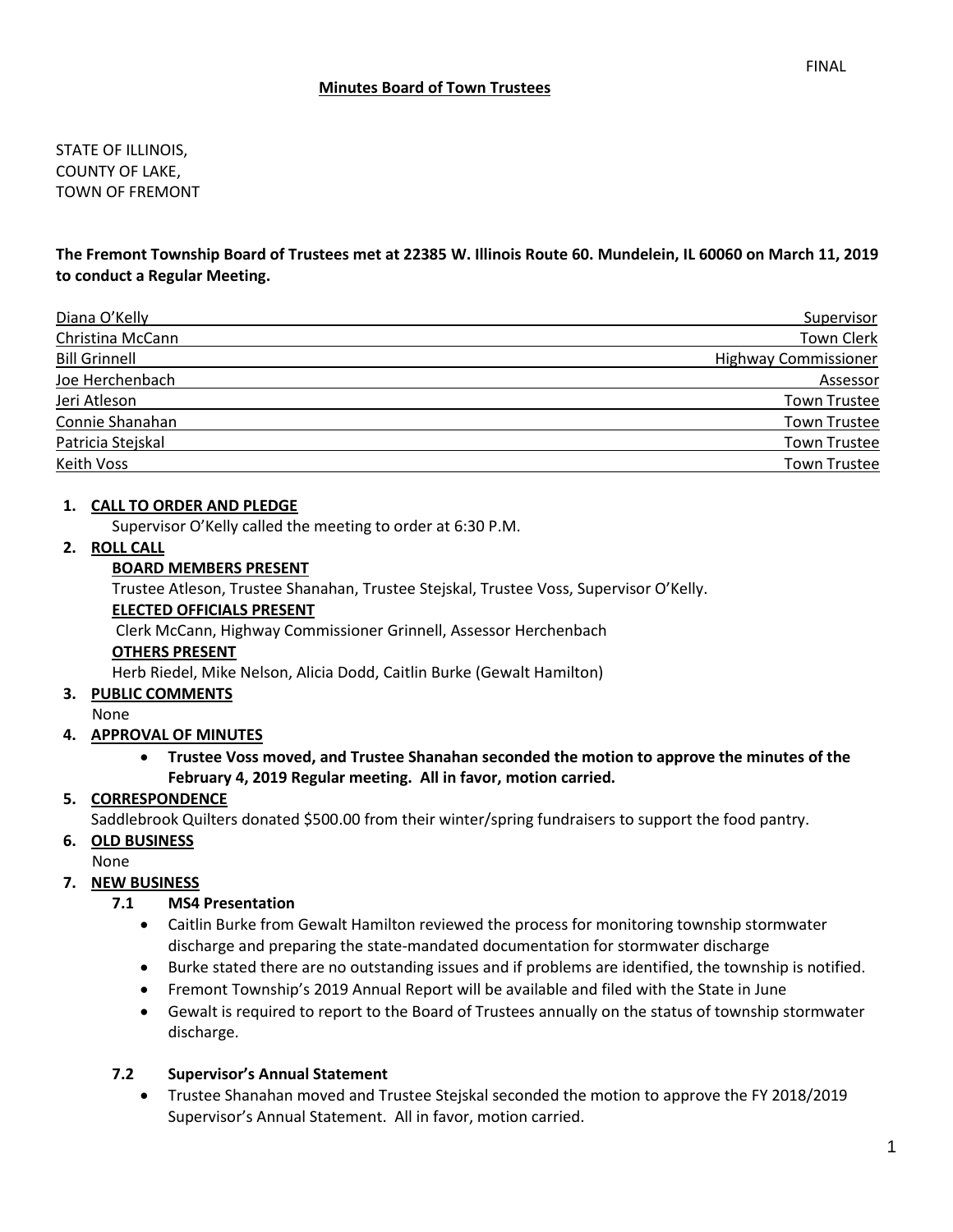# **7.3 2019 Annual Town Meeting Agenda**

• Trustee Voss moved and Trustee Stejskal seconded the motion to adopt the 2019 Annual Town Meeting Agenda. All in favor, motion carried.

•

# **Discussion**

Supervisor O'Kelly stated there were no requests from the electors to add items to the Annual Town Meeting agenda.

# **7.4 Administrative Center Steel Door Bids**

• Trustee Voss moved and Trustee Stejskal seconded the motion to accept bid from Elite Door in the amount of \$11,845.37 to install steel exit doors at the front stairwell exit and lower level fire exit.

## Discussion

Supervisor O'Kelly and Building Manager Herb Riedel stated both doors are deteriorating due to rust and corrosion.

## **ROLL CALL**

Aye: Trustee Atleson, Trustee Shanahan, Trustee Stejskal, Trustee Voss Nay: None. All in favor, motion carried.

## **7.5 Administrative Center Access Control/Camera System Bids**

• Trustee Shanahan moved and Trustee Stejskal seconded the motion to accept bid #3342 in the amount of \$7394.00 and bid #3363 in the amount of \$11,750.00 from Tri-Tel Technical Service to install a keyless access control system and a camera system at the township administrative center.

#### Discussion

The consensus of the Board is to purchase the option for an 8-door system in order to allow for expansion.

#### **ROLL CALL**

Aye: Trustee Atleson, Trustee Shanahan, Trustee Stejskal, Trustee Voss Nay: None. All in favor, motion carried.

#### **8. PARKS REPORT**

- Parks crew getting ready to replace bulbs at Ivanhoe Park
- Behm Park restrooms will open April 1<sup>st</sup>
- Crews are doing pond irrigation maintenance at Behm Park
- A controlled burn will be conducted within the next month at Behm Park. A "burn boss" will be hired to instruct certified crew on best practices during the first couple of burns. Park neighbors will be notified by letter when the burn dates will occur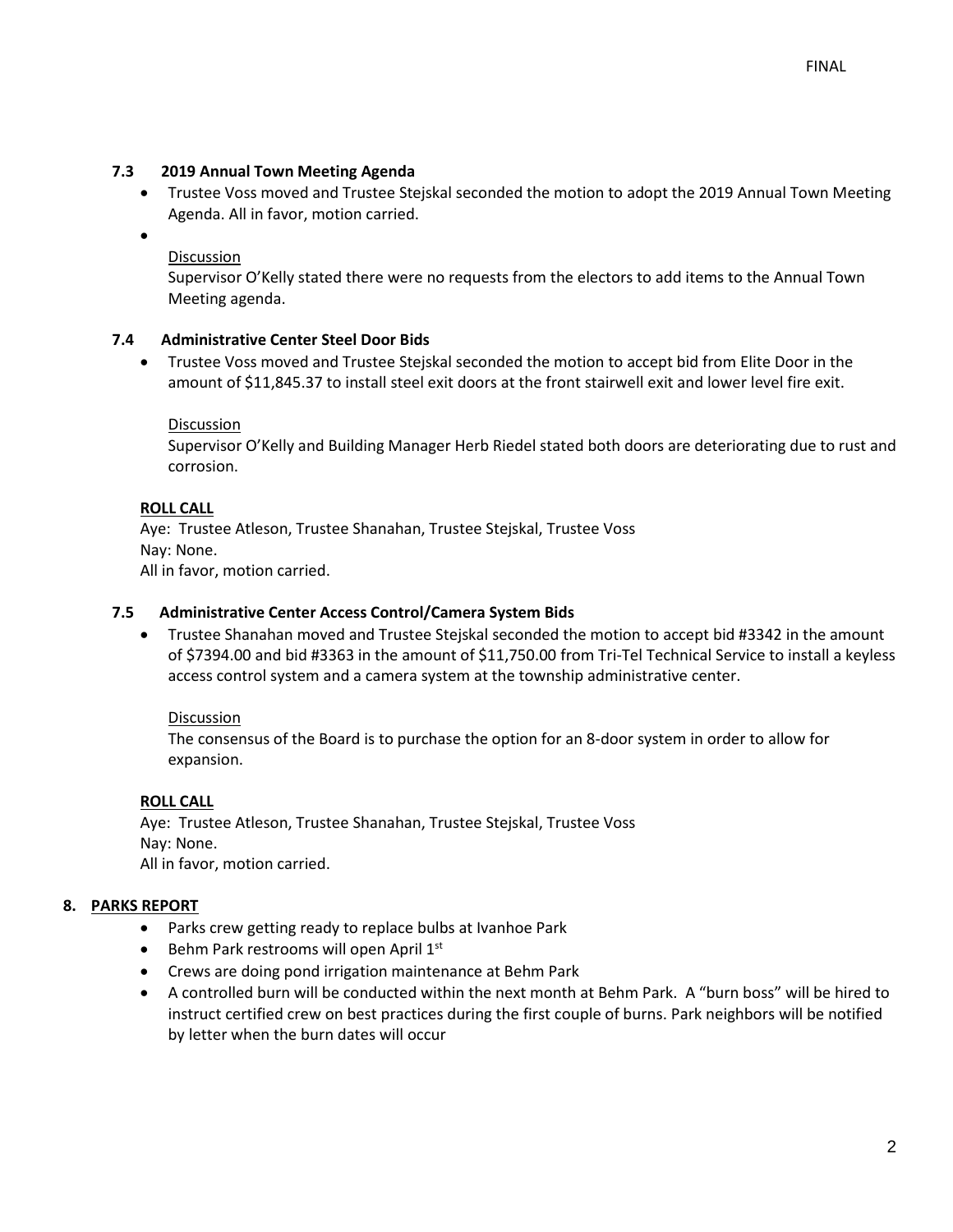# **9. CERT REPORT**

Cert Team Leader Pat Stejskal reported the following:

- Quarterly team meeting included a presentation on suicide prevention
- CERT spring training sessions cancelled due to low enrollment
- Another team member will attend Train the Trainer sessions
- WRLR presented "CERT Presents" with awards for community outreach efforts

# **10. COMMUNITY GARDEN REPORT**

Garden Manager Alicia Dodd reported the following:

- Preparation is beginning for spring planting
- Finishing work on ComEd grant
- CLC classes have been out to assist with garden chores

# **11. ELECTED OFFICIALS' REPORT**

## **Assessor**

Assessor Herchenbach reported the following:

- Software conversion is complete, and new system is operating well
- Hosted first training session for other township assessors
- Encouraged to see township assessors working together through the conversion

## **Clerk**

Clerk McCann reported the following:

- Replied to FOIA request from SmartProcure Inc. to provide vendor payments from September 26, 2018 through present
- Highway Commissioner Annual Report has been filed and will be available online
- Supervisor's Annual Statement will be posted and will be available online

#### **Highway Commissioner**

Highway Commissioner Grinnell reported the following:

- MFT bid opening is on 3/12/19
- Salt supplies are holding up
- Sylvan Lake project is finally moving forward, obtaining easements and working with HOA

# **Supervisor**

Supervisor O'Kelly reported the following:

- Rules of the Road Class held at township
- Applied to be a SHIP location
- Attended West Shore Park HOA meeting, supervisor's luncheon, housing authority meeting, Lake County Leaders Summit, Service Point meeting with Lake County Community Development, Stormwater Management meeting, WRLR awards ceremony,
- Met with camera security representatives from Tri-Tel Technical Services
- Met with Pastor Kris to discuss community initiatives,
- Burn notifications will be mailed to Behm Park neighbors
- Early voting in community room starts March 18
- Reviewed IMRF funding
- Budget preparation is underway and must be posted 30 days prior to adoption
- Community Representatives will meet on 3/12/19 to discuss Refuse Hauling process

## **Trustees**

None

#### **12. GA/EA/FOOD PANTRY REPORT**

The following statistics were reported for February 2019: